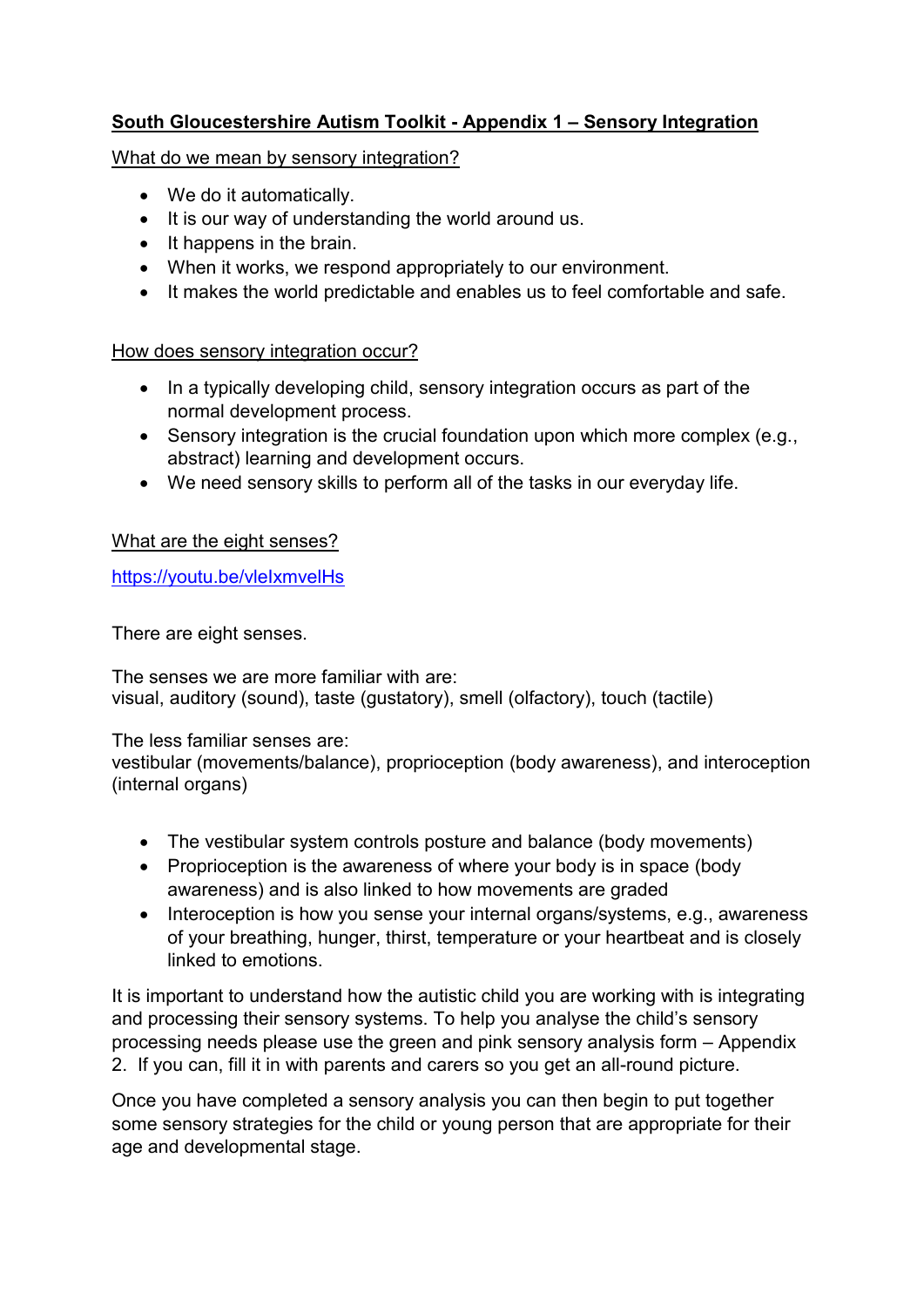### What are hyper reactive (over reactive) versus hypo reactive (under reactive) states?

Some children experience extremes of each sense, and we describe this as being **hyper**, meaning over or in excess or **hypo** meaning under or below.

| <b>Hyper (Over) Reactive</b>                                                                                                                                                                                                                 | Hypo (Under) reactive                                                                                                                                                                                                            |
|----------------------------------------------------------------------------------------------------------------------------------------------------------------------------------------------------------------------------------------------|----------------------------------------------------------------------------------------------------------------------------------------------------------------------------------------------------------------------------------|
| Visual: too acute, noticing the tiniest<br>things, disliking bright lights, looking<br>down a lot, frightened by flashing lights.                                                                                                            | Visual: difficulties figuring out where<br>objects are, runs their hands around the<br>edges of objects to work out what it is,<br>attracted to light, love bright coloured<br>objects.                                          |
| Sound: light sleeper, frightened by<br>sudden noises and unpredictable<br>sounds (school bell), often cover their<br>ears.                                                                                                                   | <b>Sound:</b> seeks out sounds, likes noisy<br>play/environments, often creates<br>sounds themselves. Often inappropriate<br>voice volume                                                                                        |
| Taste/Smell: can't tolerate smells, runs<br>from smells, insists on wearing the<br>same clothes, smell/taste of foods often<br>too strong, usually poor eater, gags<br>easily, fussy eater.                                                  | Taste/Smell: chews and smells<br>everything, mouths and licks objects,<br>sometimes not things you eat.                                                                                                                          |
| Touch: dislikes hugs, slight touches<br>make them anxious, issues washing<br>hair, cutting nails, refuse to wear certain<br>clothes.                                                                                                         | Touch: high pain threshold, don't seem<br>to feel pain or temperature, prone to<br>self-injuries, bite their hand, head<br>bangs, like pressure and tight clothing.                                                              |
| <b>Body movements (vestibular):</b><br>difficulties changing direction or walking<br>on an uneven surfaces, scared of<br>movement, feels disorientated after<br>spinning and jumping or head tilting,<br>anxious when feet leave the ground. | Body movements (vestibular): enjoys<br>and seeks movement, likes spinning,<br>often rocks back and forth, turning<br>upside down.                                                                                                |
| Body awareness (proprioception): not<br>a difficulty usually good at sports and<br>great coordination.                                                                                                                                       | <b>Body awareness</b> (proprioception)<br>difficulty knowing where their head/body<br>is in space., not attuned to their body<br>sensations e.g., hunger, can appear<br>floppy, lean into people, bump into<br>people and things |
| Interoception: sensitive to temperature,<br>pain, discomfort, notice heartbeat,<br>breathing, often hungry, or needing the<br>toilet                                                                                                         | Interoception: not aware of<br>temperature, not aware of needing to go<br>to the toilet, does not drink enough                                                                                                                   |

On the green and pink form – Appendix 2 - the green column represents hypo reactivity, and the pink column represents hyper reactivity.

It is entirely possible for a child to have both hypo and hyper reactions within the same sense, and this can be linked to anxiety. They may also be clearly either hypo or hyper in one sense. Each child has an individual sensory profile.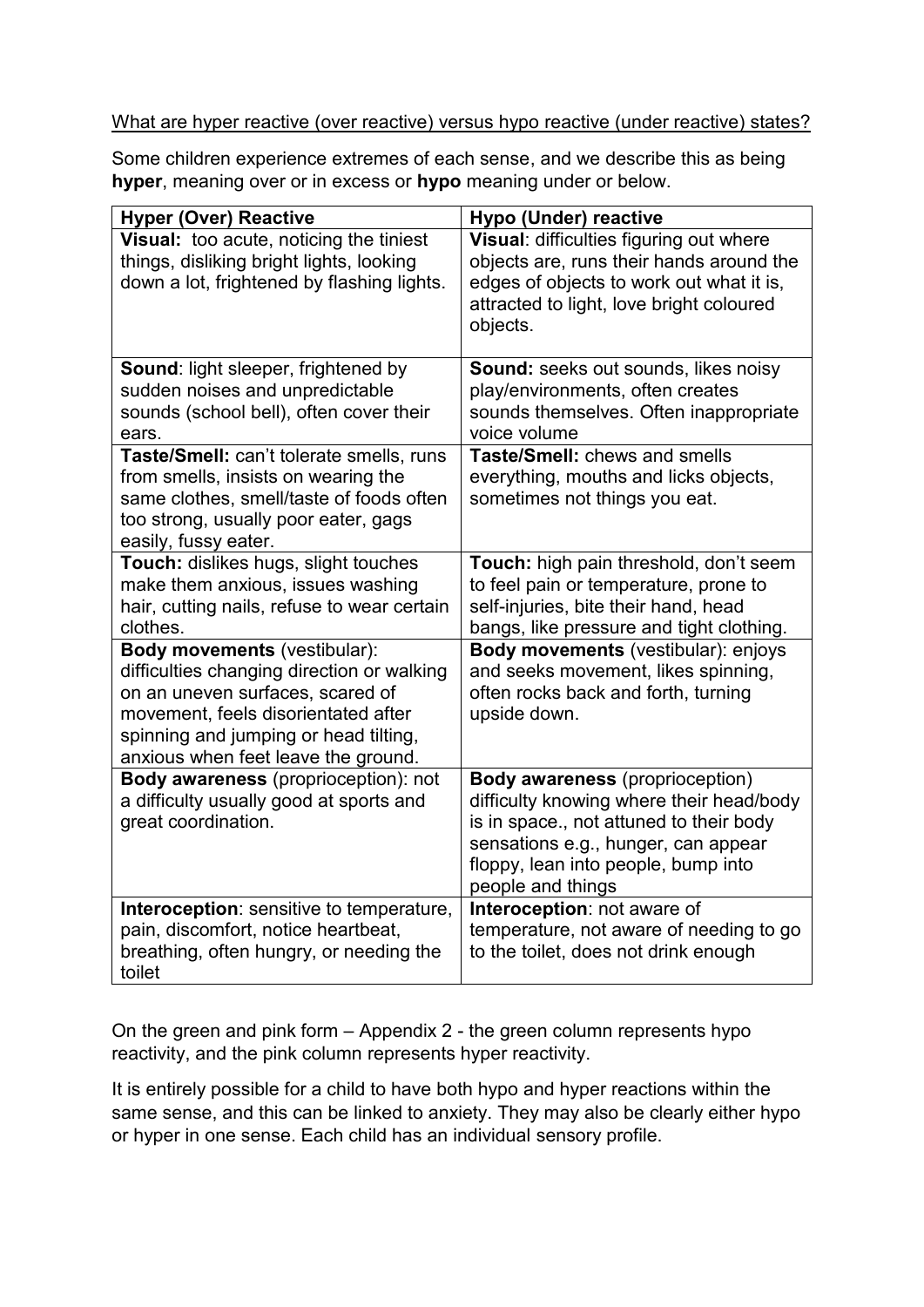What Activities might help?

| <b>CALMING</b><br>Children who are hyper reactive need | <b>ALERTING</b><br>Children who are hypo reactive need                           |
|--------------------------------------------------------|----------------------------------------------------------------------------------|
| calming and organising activities                      | alerting and organising activities.                                              |
| <b>Visual</b>                                          | <b>Visual</b>                                                                    |
| Reduce visuals<br>$\bullet$                            | Kaleidoscope<br>$\bullet$                                                        |
| Turn off the light                                     | Bright well-lit space                                                            |
| Cold compress to eyes<br>$\bullet$                     | High contrast visuals                                                            |
| Breaks between highly visual tasks<br>$\bullet$        | Stimulating visual resources                                                     |
| <b>Sound</b>                                           | <b>Sound</b>                                                                     |
| Ear defenders<br>$\bullet$                             | Listening to music with rhythm and                                               |
| Listening to calm music with large                     | beat                                                                             |
| ear phones                                             | Use quick high tone voice                                                        |
| Listening to white noise                               | Sound lotto game                                                                 |
| <b>Smell/Taste</b>                                     | <b>Smell/Taste</b>                                                               |
| Familiar favourite smell available on<br>$\bullet$     | Guess the smell game                                                             |
| cloth                                                  | Allowing opportunities to smell if                                               |
| Warning of any new/unexpected<br>smell                 | appropriate                                                                      |
|                                                        | Chewy top for pencil<br>$\bullet$                                                |
| Allow to look before having to try                     | Crunchy snack breaks                                                             |
| Touch (never enforce any touch activity)               | Blow football (straw/ping pong ball)<br>Touch (never enforce any touch activity) |
| Verbal warning for touch<br>$\bullet$                  | Fidget toys<br>$\bullet$                                                         |
| Do proprioceptive activities as<br>$\bullet$           | Feely bag<br>$\bullet$                                                           |
| preparation before touch                               | Theraputty                                                                       |
| Use deep touch with flat hand not                      | Massage                                                                          |
| light touch                                            |                                                                                  |
| Body movements/ Vestibular (always                     | <b>Body movements Vestibular (always</b>                                         |
| important to include with proprioception)              | important to include with proprioception)                                        |
| Slow rocking                                           | Movement breaks/programmes e.g.,                                                 |
| Close to the ground stepping and                       | sensory circuits                                                                 |
| balancing                                              | Climbing on play equipment                                                       |
| Soft play                                              | Swinging, hanging                                                                |
|                                                        | Move and sit cushion                                                             |
| <b>Body Awareness /Proprioception</b>                  | <b>Body Awareness/Proprioception</b>                                             |
| (compression/weight/impact/push/pull)                  | (compression/weight/impact/push/pull)                                            |
| Move heavier items in the class                        | Helping set up heavy P.E equipment                                               |
| Carrying books/bags e.g., to office                    | Pulling weighted items by rope                                                   |
| Jumping activities or on a trampoline                  | Climbing a rope                                                                  |
|                                                        | Weighted lap pad                                                                 |
| Interoception                                          | Interoception                                                                    |
| Deep pressure hugs                                     | Deep pressure hugs                                                               |
| Drinking cold water from a sports                      | Squashing and compression                                                        |
| bottle                                                 | activities                                                                       |
|                                                        | Body brushing                                                                    |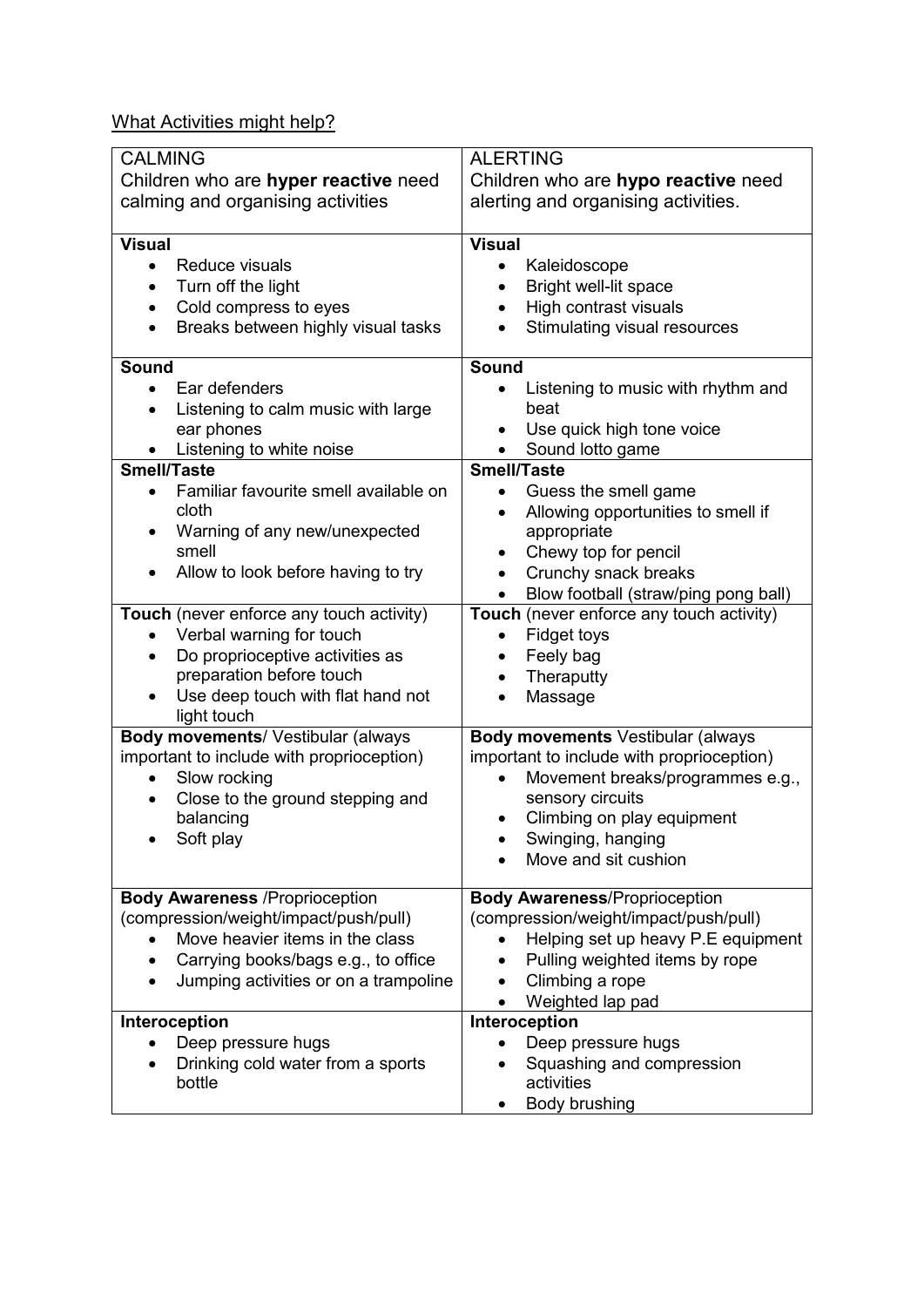#### **Sensory Play for Early Years**

From birth, children are exploring their senses and processing new information. They begin to make sense of the world around them as they grow through the exploration of new textures, materials and resources. Sensory play is a valuable way of engaging children in activities that will heighten their senses and enrich their learning. Sensory play encourages discovery and independent thinking, as well as inspiring imagination and creativity. Sensory play can benefit a child's development and learning.

Sensory play includes activities that stimulate children's senses such as sight, sound, smell, taste or touch. By providing this type of activity children will learn more about the world around them in a natural way, through their senses. Such activities contribute to brain development by stimulating the neurons in the brain to make connections and help with development in all areas of learning.

As children explore sensory materials, they develop their sense of touch. This lays the foundation for learning other skills, such as identifying objects by touch and using fine and gross motor skills. These motor skills can be refined through moulding, scooping, splashing and shaping objects.

Sensory experiences can be calming and therapeutic for young children and help them work through their emotions, anxieties, and frustrations. All children will benefit from sensory experiences and should be accessible for all.

Sensory Activities - [Children's Sensory Therapy. Occupationa](https://childrenssensorytherapy.co.uk/sensory-activities/)l Therapists in the Midlands [\(childrenssensorytherapy.co.uk\)](https://childrenssensorytherapy.co.uk/sensory-activities/)

[List of Sensory Play Activities & Ideas | Learning 4 Kids](https://www.learning4kids.net/play-ideas/exploring-activities/list-of-sensory-play-ideas/)

[Top 10 Sensory Play Activities & Ideas | EYR \(earlyyearsresources.co.uk\)](https://www.earlyyearsresources.co.uk/blog/2018/02/sensory-play-activities-and-ideas/)



# **Sensory resources for school age pupils**

[Sensory Integration Education Home](https://www.sensoryintegrationeducation.com/) - courses and training on sensory integration

[Home | Interoception | Interoception Activities | Kelly Mahler \(kelly-mahler.com\)](https://www.kelly-mahler.com/)

Sensory Strategies by Corinna Laurie – an excellent book that seems out of print, but you may be able to loan or find a second - hand copy.